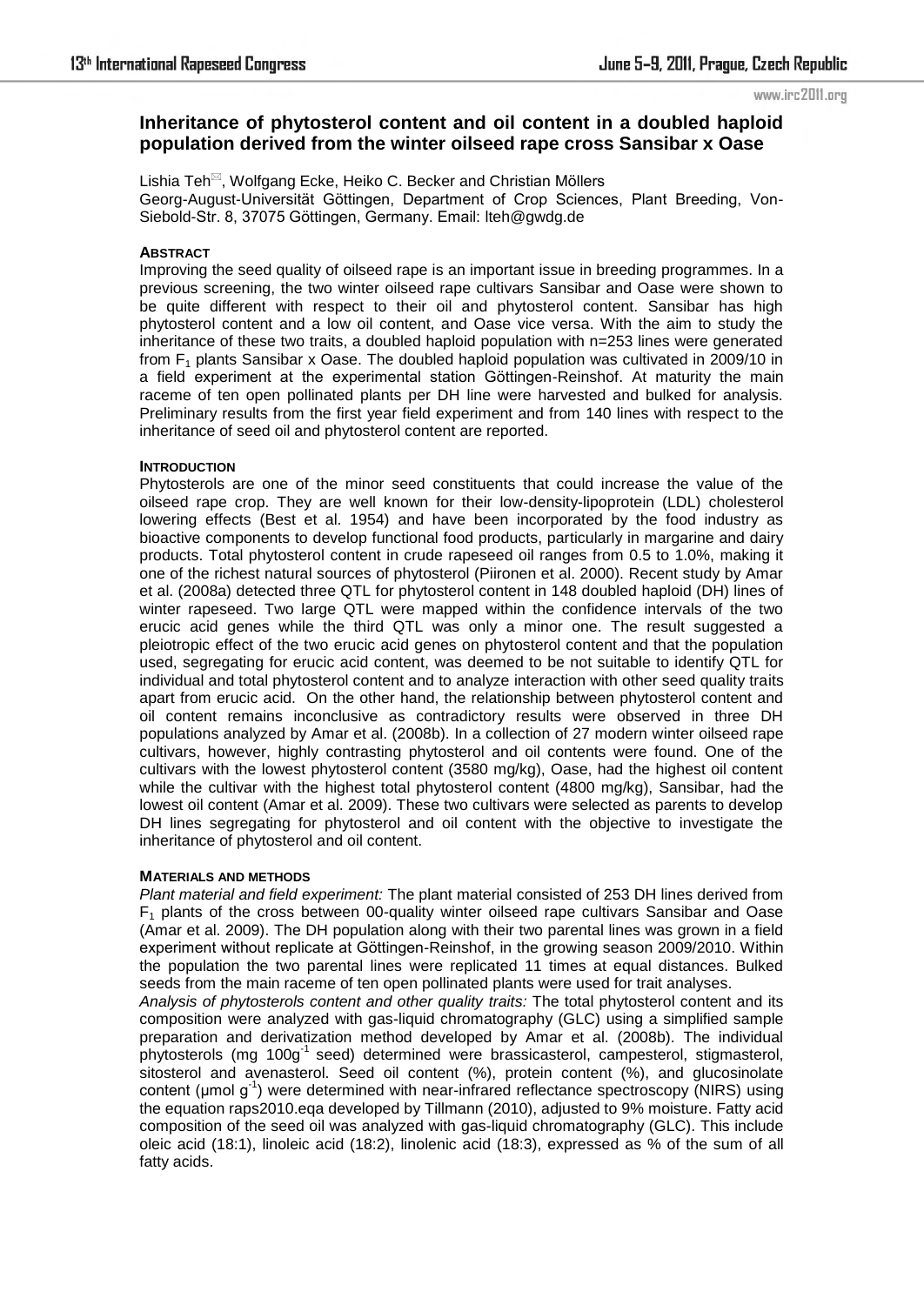*Data analysis:* Results presented here are from a subsample of 140 DH lines and 5 replicates of the two parental lines that were analyzed up to date for phytosterol content and other quality traits. Statistical analyses were performed using STATISTICA software version 9.1 (StatSoft, 2010).

### **RESULTS AND DISCUSSIONS**

The individual phytosterols determined by GLC were brassicasterol, campesterol, stigmasterol, sitosterol and avenasterol [\(Fig. 1\)](#page-1-0). These five individual phytosterols are the terminal product sterols classified as 4-desmethyl sterols, the predominant sterol class in vegetable oil. The total phytosterol content determined in the subsample of 140 DH lines ranged from 293 – 492 mg 100g<sup>-1</sup> seed, with a mean concentration of 403 mg 100g<sup>-1</sup> seed. Sitosterol is the predominant sterol in oilseed rape, with a mean concentration of 193 mg  $100g<sup>-1</sup>$  seed, followed by campesterol (139 mg  $100g<sup>-1</sup>$  seed), and brassicasterol, with a mean of 51 mg 100g<sup>-1</sup> seed. Avenasterol and stigmasterol were present in lower concentration, 13.6 mg  $100g<sup>-1</sup>$  seed and 7.8 mg  $100g<sup>-1</sup>$  seed, respectively but showed the largest coefficient of variance as compared to the three major sterols. The relative percentage composition of the individual sterols is similar to studies reported from Warner and Mounts (1990), Hamama et al. (2003), and Amar et al. (2008b), even though the total amount of phytosterol varied.



<span id="page-1-0"></span>**Fig. 1: Representative gas chromato-gram of the individual phytosterol determined in seed sample. Peak numbers indicate 1 = cholesterol (internal standard), 2 = brassicasterol, 3 = campesterol, 4 = stigmasterol, 5 = sitosterol, and 6 = avenasterol.**

The mean of the total phytosterol concentration for the two parental lines were 423 mg 100 $g^{-1}$  seed for Sansibar and 368 mg 100g<sup>-1</sup> seed for Oase, which fall within the range of the DH population [\( Fig. 2\)](#page-2-0). As reported by Amar et al. (2009), Sansibar which has a higher concentration of total phytosterols showed a lower oil content than Oase. On the contrary, positive correlation between total phytosterol content and oil content was highly significant in the DH population while negative correlation was observed between total phytosterol content and protein content.

Positive correlation was highly significant between total phytosterol content and all of the individual phytosterols except that of brassicasterol which was significant at *P* = 0.05. Campesterol and sitosterol showed the strongest correlation with total phytosterol content which could be explained by their major contributing factor to the total phytosterol content in the seed. Brassicasterol, the common sterol for rapeseed and other

*Cruciferaceae*, showed a higher significant correlation with protein content and glucosinolate content than with total phytosterol content. This could mean that canola quality rapeseed has the added advantage of being high in phytosterol content. In addition to that, highly significant positive correlation was observed between sitosterol and oleic acid while negative correlations were observed between sitosterol and linoleic acid, and between sitosterol and linolenic acid. The results is in contrast with what Abidi et al. (1999) had reported that there was no significant correlation between fatty acid composition and the distribution of phytosterols although the phytosterol composition was found markedly affected by genetic modification on canola oils.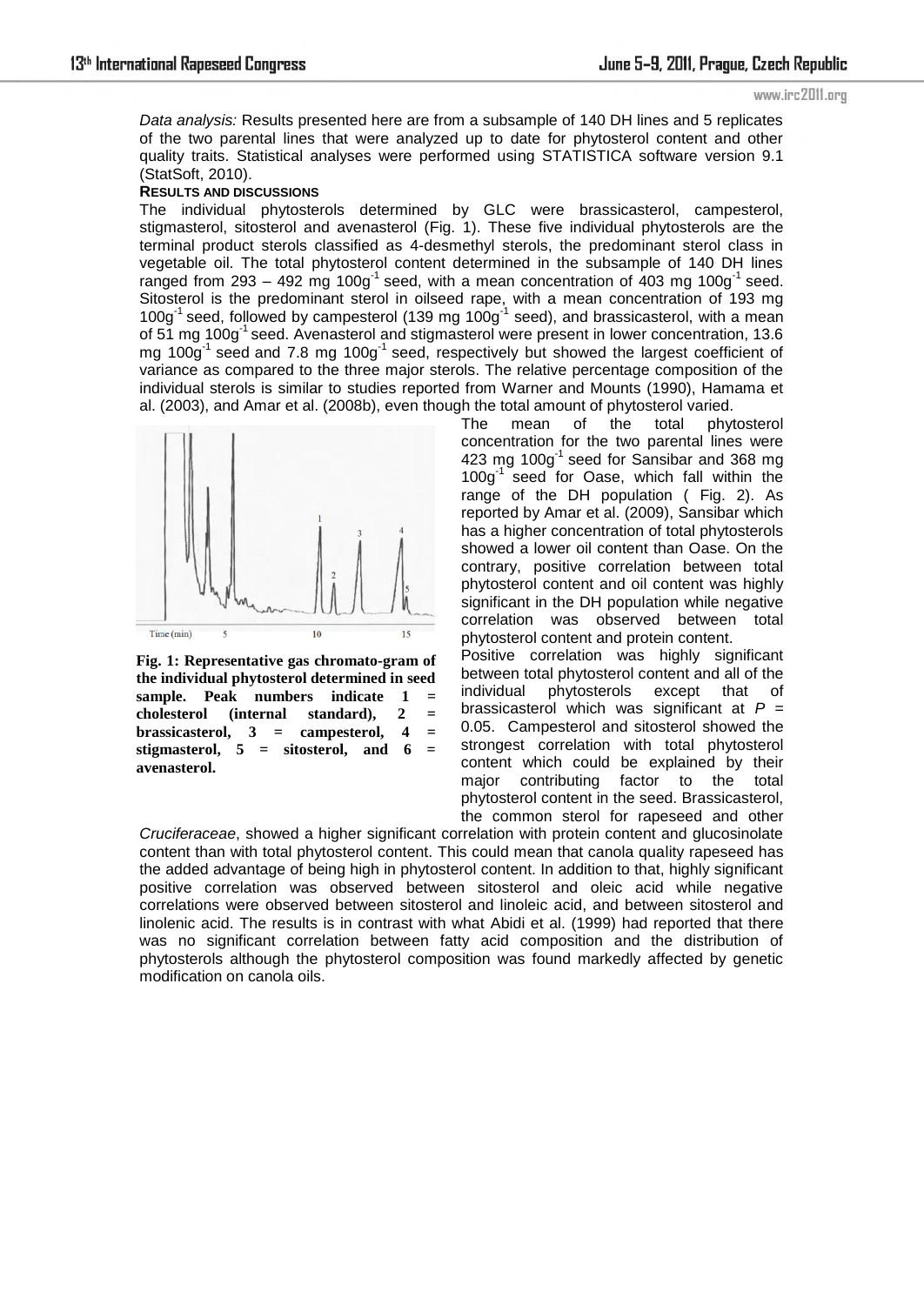www.irc2011.org



## <span id="page-2-0"></span> **Fig. 2: Frequency distribution of the total phytosterol content (left) and oil content (right) in a subsample of 140 DH lines derived from a cross between the cultivar Sansibar and Oase**

Tab. 1: Descriptive statistics of phytosterol content and other quality traits in the two parental lines and DH population.

| Traits               | Unit                      | Parents<br>Sansibar Oase<br>$(n=5)$ | (n=5) | DH population<br>$(n=140)$ |                      |         |          |                 |  |  |  |  |  |
|----------------------|---------------------------|-------------------------------------|-------|----------------------------|----------------------|---------|----------|-----------------|--|--|--|--|--|
|                      |                           | Mean                                |       | Mean                       | Range<br>(min – max) |         | Std dev. | CV <sup>a</sup> |  |  |  |  |  |
| Brassicasterol       |                           | 51.4                                | 50.6  | 50.5                       | 31.7                 | $-61.3$ | 4.4      | 8.8             |  |  |  |  |  |
| Campesterol          | $100g^{-1}$<br>mg<br>seed | 144.6                               | 125.2 | 138.6                      | 84.8                 | - 191   | 22.0     | 16.0            |  |  |  |  |  |
| Stigmasterol         |                           | 8.0                                 | 6.8   | 7.8                        | $\Omega$             | $-15.4$ | 2.8      | 36.4            |  |  |  |  |  |
| Sitosterol           |                           | 205.1                               | 172.8 | 192.9                      | 130                  | - 237   | 19.0     | 9.8             |  |  |  |  |  |
| Avenasterol          |                           | 14.3                                | 12.1  | 13.6                       | 4.8                  | $-38.5$ | 4.9      | 36.7            |  |  |  |  |  |
| Total<br>phytosterol |                           | 423.4                               | 367.6 | 403.3                      | 293                  | - 492   | 39.8     | 9.9             |  |  |  |  |  |
| Oil                  | %                         | 49.9                                | 52.0  | 49.8                       | 43.4                 | - 54.8  | 1.9      | 3.9             |  |  |  |  |  |
| Protein              | %                         | 18.3                                | 19.4  | 19.9                       | 16.5                 | $-26.5$ | 1.6      | 8.2             |  |  |  |  |  |
| Glucosinolate        | $\mu$ mol g <sup>-1</sup> | 22.6                                | 24.3  | 25.9                       | 14.8                 | $-41.8$ | 4.7      | 18.2            |  |  |  |  |  |
| C18:1                | $\%$                      | 62.8                                | 63.2  | 62.9                       | 57.6                 | $-68.4$ | 2.1      | 3.3             |  |  |  |  |  |
| C18:2                | %                         | 19.9<br>20.5                        |       | 20.4                       | 16.0                 | $-24.2$ | 1.5      | 7.1             |  |  |  |  |  |
| C18:3                | %                         | 7.9                                 | 7.7   | 7.7                        | 5.3                  | $-10.3$ | 0.9      | 12.2            |  |  |  |  |  |

 $\mathrm{C}V = \mathrm{Coefficient}$  of variation

Tab. 2: Spearman's rank correlation coefficient  $(r<sub>s</sub>)$  between different seed quality traits in the DH population (n=140)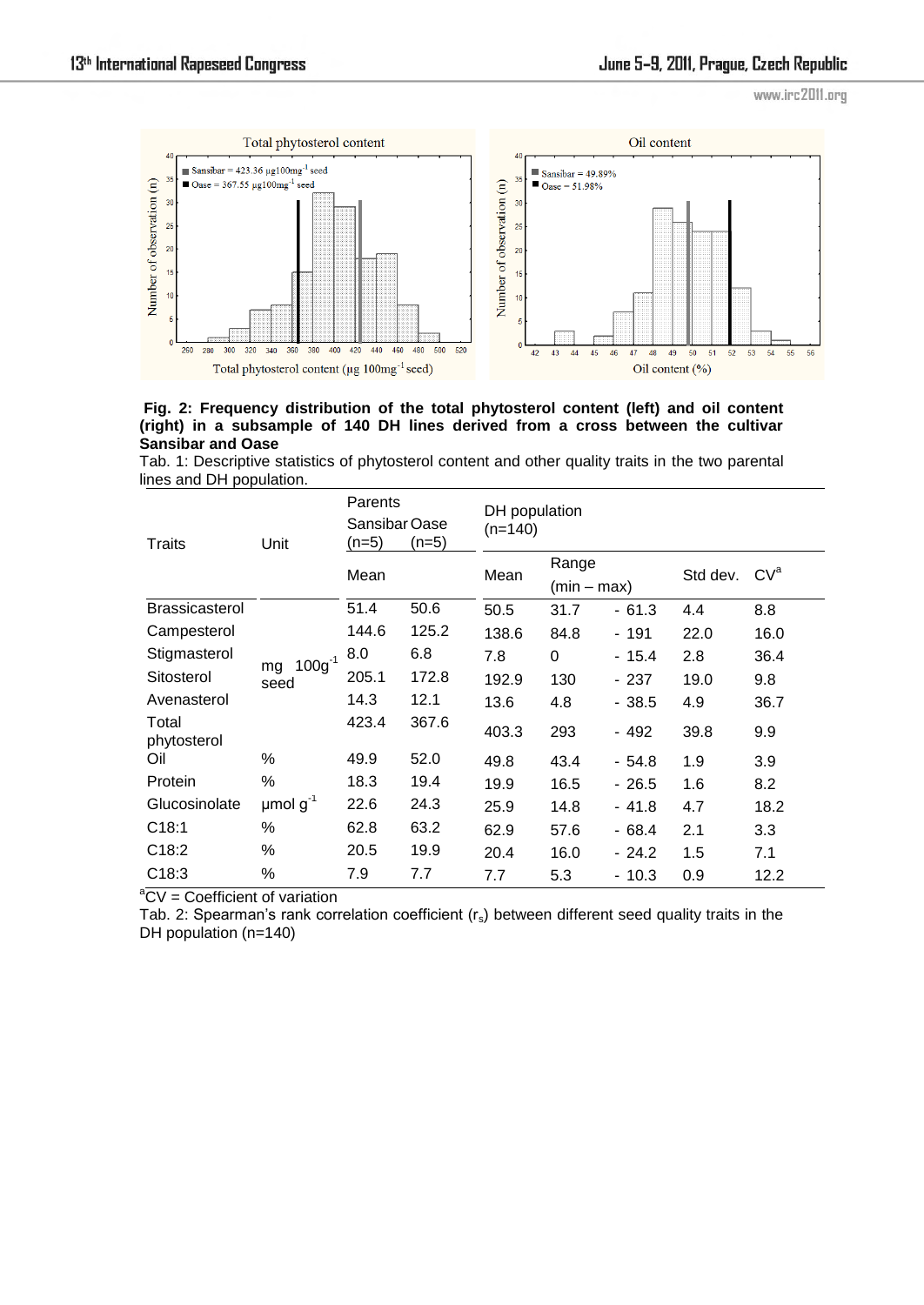|                            |                |  |                       |  |              |  |            |  |                    |                      |  | www.irc2011.org |                   |               |  |            |  |           |
|----------------------------|----------------|--|-----------------------|--|--------------|--|------------|--|--------------------|----------------------|--|-----------------|-------------------|---------------|--|------------|--|-----------|
|                            | Brassicasterol |  | Campesterol           |  | Stigmasterol |  | Sitosterol |  | Avenasterol        | phytosterol<br>Total |  | öl              | Protein           | Glucosinolate |  | ਜ਼<br>C81  |  | C18:2     |
| Brassicasterol             |                |  |                       |  |              |  |            |  |                    |                      |  |                 |                   |               |  |            |  |           |
| Campesterol                | 0.07           |  |                       |  |              |  |            |  |                    |                      |  |                 |                   |               |  |            |  |           |
| Stigmasterol               | $-0.01$        |  | 0.07                  |  |              |  |            |  |                    |                      |  |                 |                   |               |  |            |  |           |
| Sitosterol                 | 0.08           |  | $0.49**$              |  | $0.30**$     |  |            |  |                    |                      |  |                 |                   |               |  |            |  |           |
| Avenasterol                | 0.04           |  | $0.67$ **             |  | $-0.01$      |  | $0.31$ **  |  |                    |                      |  |                 |                   |               |  |            |  |           |
| Total phytosterol          | $0.18*$        |  | $0.89**$              |  | $0.25$ **    |  | $0.79$ **  |  | $0.65**$           |                      |  |                 |                   |               |  |            |  |           |
| Oil                        | 0.01           |  | $0.35$ **             |  | $-0.18*$     |  | $0.30**$   |  | $0.32**$           | $0.35$ **            |  |                 |                   |               |  |            |  |           |
| Protein                    |                |  | $-0.24$ ** $-0.24$ ** |  | $0.18*$      |  | $-0.14$    |  | $-0.19*$           | $-0.22$ **           |  | $-0.79$ **      |                   |               |  |            |  |           |
| Glucosinolate              |                |  | $-0.23$ ** $-0.03$    |  | $0.17*$      |  | 0.01       |  | $-0.19*$           | $-0.03$              |  | $-0.34$ **      | $0.51$ **         | 1             |  |            |  |           |
| C18:1                      | $-0.21$ *      |  | 0.09                  |  | 0.13         |  | $0.29$ **  |  | 0.01               | $0.17*$              |  |                 | $0.30$ ** $-0.14$ | 0.14          |  |            |  |           |
| C18:2                      | 0.09           |  | $-0.06$               |  | $-0.07$      |  |            |  | $-0.25$ ** $-0.02$ | $-0.14$              |  | $-0.27$ **      | 0.11              | $-0.11$       |  | $-0.86$ ** |  |           |
| C18:3                      | $0.23$ **      |  | $-0.07$               |  | $-0.09$      |  | $-0.22$ ** |  | 0.06               | $-0.11$              |  | $-0.15$         | 0.12              | $-0.08$       |  | $-0.64$ ** |  | $0.37$ ** |
| *significant at $P = 0.05$ |                |  |                       |  |              |  |            |  |                    |                      |  |                 |                   |               |  |            |  |           |

\*\*significant at *P* = 0.01

## **CONCLUSIONS**

The preliminary results from a subsample of 140 DH lines developed from the winter oilseed rape cross Sansibar × Oase showed a substantial variation for mapping of quantitative trait loci (QTL) for individual and total phytosterol content as well as to investigate the correlation with other important quality traits.

## **ACKNOWLEDGEMENTS**

The authors are grateful to Uwe Ammerman for his professional technical assistance in performing GLC analysis. The research is financially supported by the Deutsche Forschungsgemeinschaft (DFG).